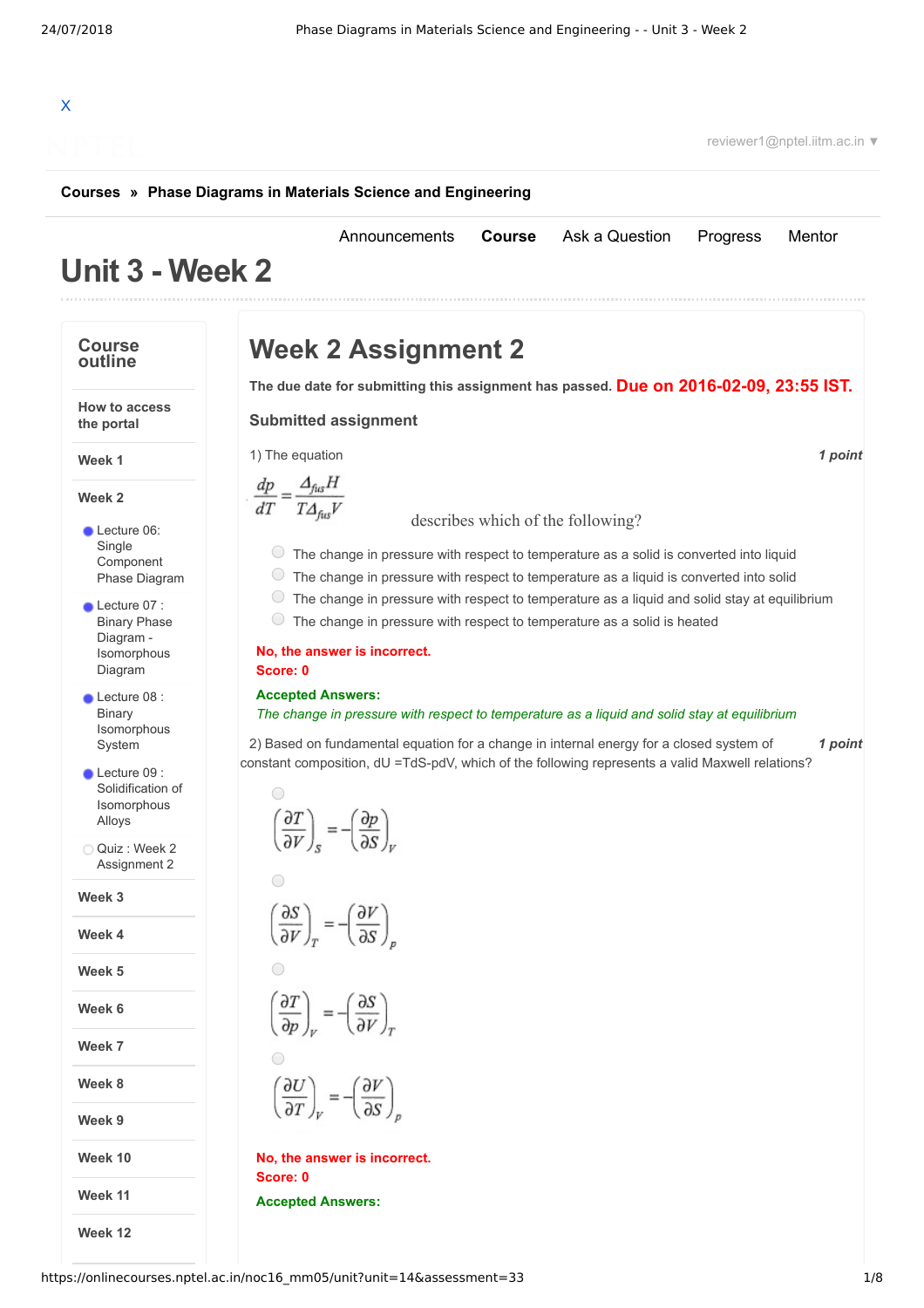**Week 13**

**Assignment Solutions**

| $\left(\frac{\partial T}{\partial V}\right)_{S} = -\left(\frac{\partial p}{\partial S}\right)_{V}$                                                                                                                                          |         |
|---------------------------------------------------------------------------------------------------------------------------------------------------------------------------------------------------------------------------------------------|---------|
| 3) Identify the incorrect thermodynamic relation?                                                                                                                                                                                           | 1 point |
| $H = U + pV$<br>$G = H-ST$<br>$U = q + w$<br>$\bigcirc$ dS = dq/T                                                                                                                                                                           |         |
| No, the answer is incorrect.<br>Score: 0                                                                                                                                                                                                    |         |
| <b>Accepted Answers:</b><br>$U = q + w$                                                                                                                                                                                                     |         |
| 4) What are the assumptions made by the clausius-clapeyron equation in 1850?                                                                                                                                                                | 1 point |
| $\circ$ molar volume of liquid is negligible compared to that of the gas<br>the vapor is an ideal gas the liquid is also in equilibrium with the solid<br>above both<br>$\begin{array}{c} \begin{array}{c} \end{array} \end{array}$<br>none |         |
| No, the answer is incorrect.<br>Score: 0                                                                                                                                                                                                    |         |
| <b>Accepted Answers:</b><br>above both                                                                                                                                                                                                      |         |
| 5) The clapeyron equation can be used to                                                                                                                                                                                                    | 1 point |
| $\circ$ drive the Maxwell equations<br>$\circ$ compute the entropy change in a chemical reaction<br>determine the enthalpy change associated with phase transitions<br>$\cup$<br>compute the relation between specific heat Cp, Cv          |         |
| No, the answer is incorrect.<br>Score: 0                                                                                                                                                                                                    |         |
| <b>Accepted Answers:</b><br>determine the enthalpy change associated with phase transitions                                                                                                                                                 |         |
| 6) The standard enthalpy of vaporization of water, $H_2O$ , $\Delta$ vapH = 40.7 kJ mol-1 at 373 K.                                                                                                                                         | 1 point |
| Assuming this value to remain constant at temperatures close to 373 K, use the Clausius-Clapeyron<br>equation to estimate the vapour pressure of liquid water at 80°C.                                                                      |         |

- 95.8 kPa
- $\bigcirc$  48.2 kPa
- $\circ$  100 kPa
- $\bigcirc$  4.82 kPa

**No, the answer is incorrect. Score: 0**

**Accepted Answers:** *48.2 kPa*

7) What is the composition, in atom percent, of an alloy that contains 33 g copper and 47 g and the other zinc?

- $\circ$  51 and 49
- $\circ$  33 and 47
- $\circ$  47 and 33
- $\circ$  41.9 and 58.1

**No, the answer is incorrect. Score: 0**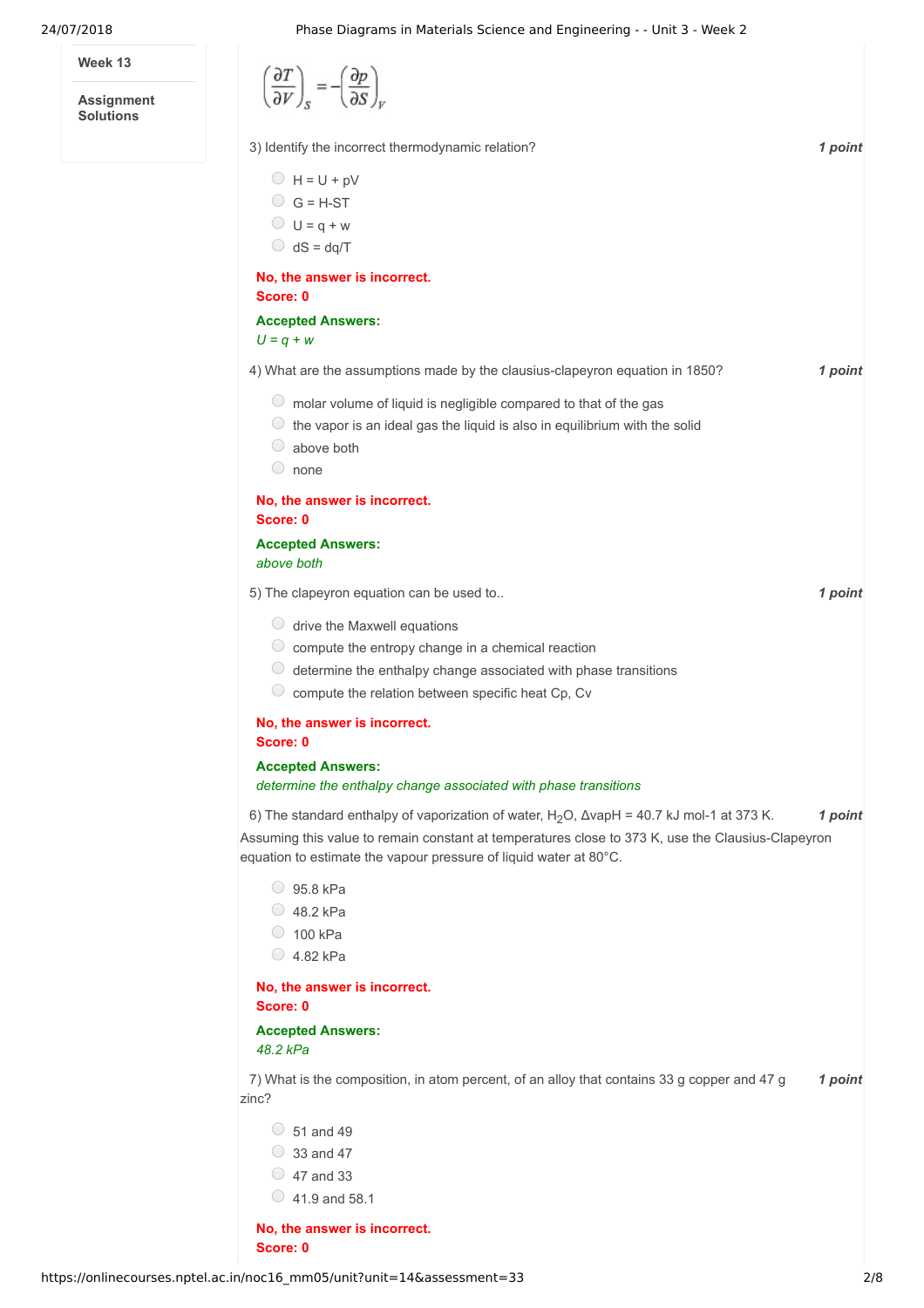24/07/2018 Phase Diagrams in Materials Science and Engineering - - Unit 3 - Week 2

**Accepted Answers:** *41.9 and 58.1*

8) What is the composition, in weight percent, of an alloy that consists of 5 at% Cu and 95 at% 1 point Pt?

 $\circ$  5% and 95 %

- 95 % and 5 %
- $\circ$  1.68 % and 98.32 %
- 2 % and 98 %

**No, the answer is incorrect. Score: 0**

### **Accepted Answers:** *1.68 % and 98.32 %*

9) *1 point* See the isomorphous diagram freedom at starred position in the following image



10) **10** a shown in the binary phase diagram, an alloy with comopsition  $C_0$  = 48% is cooled down **1 point** from liquid to form solid . At the temperature T,  $C_S = 26\%$ ,  $C_L = 72\%$ , the fraction of solid phaseis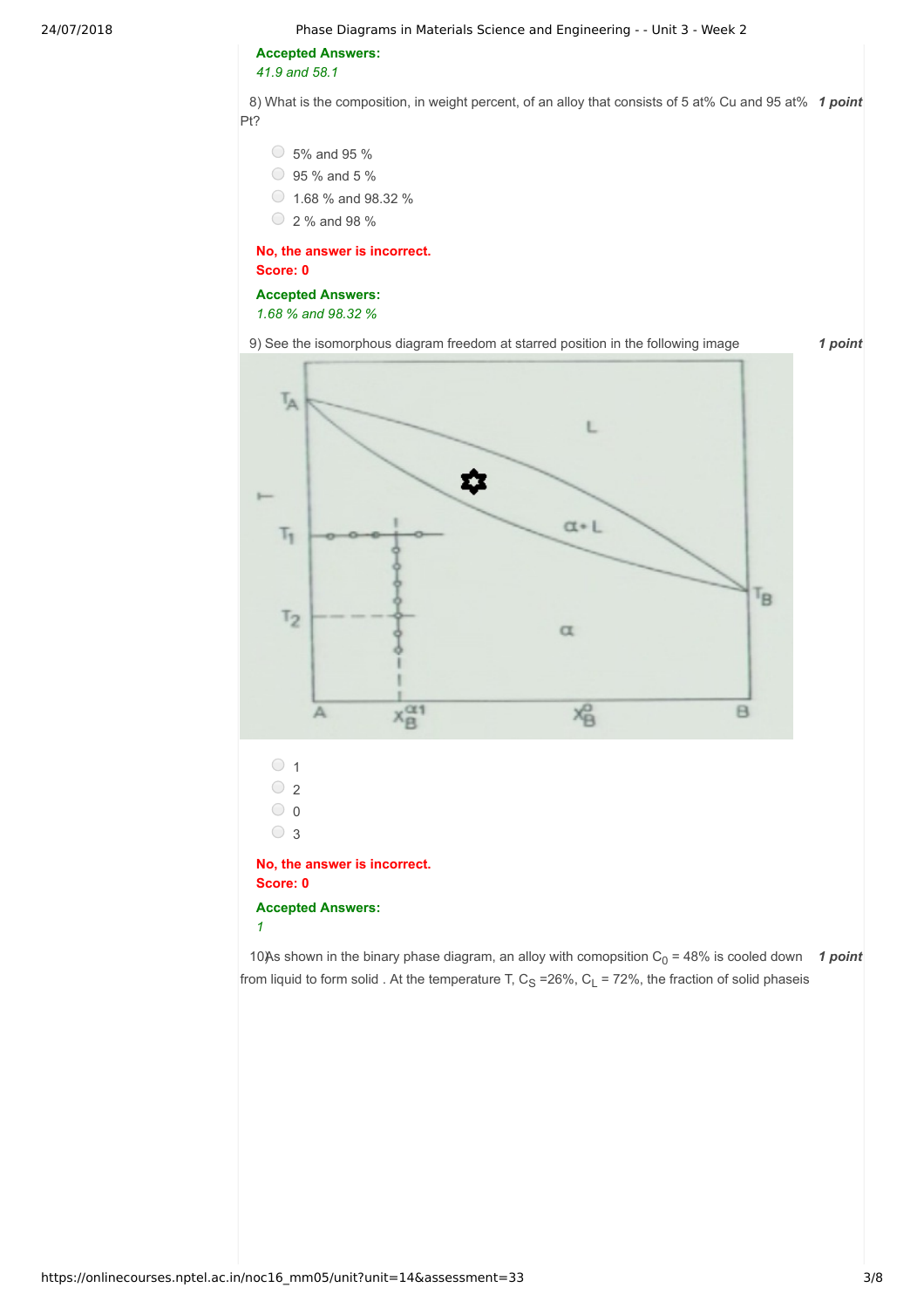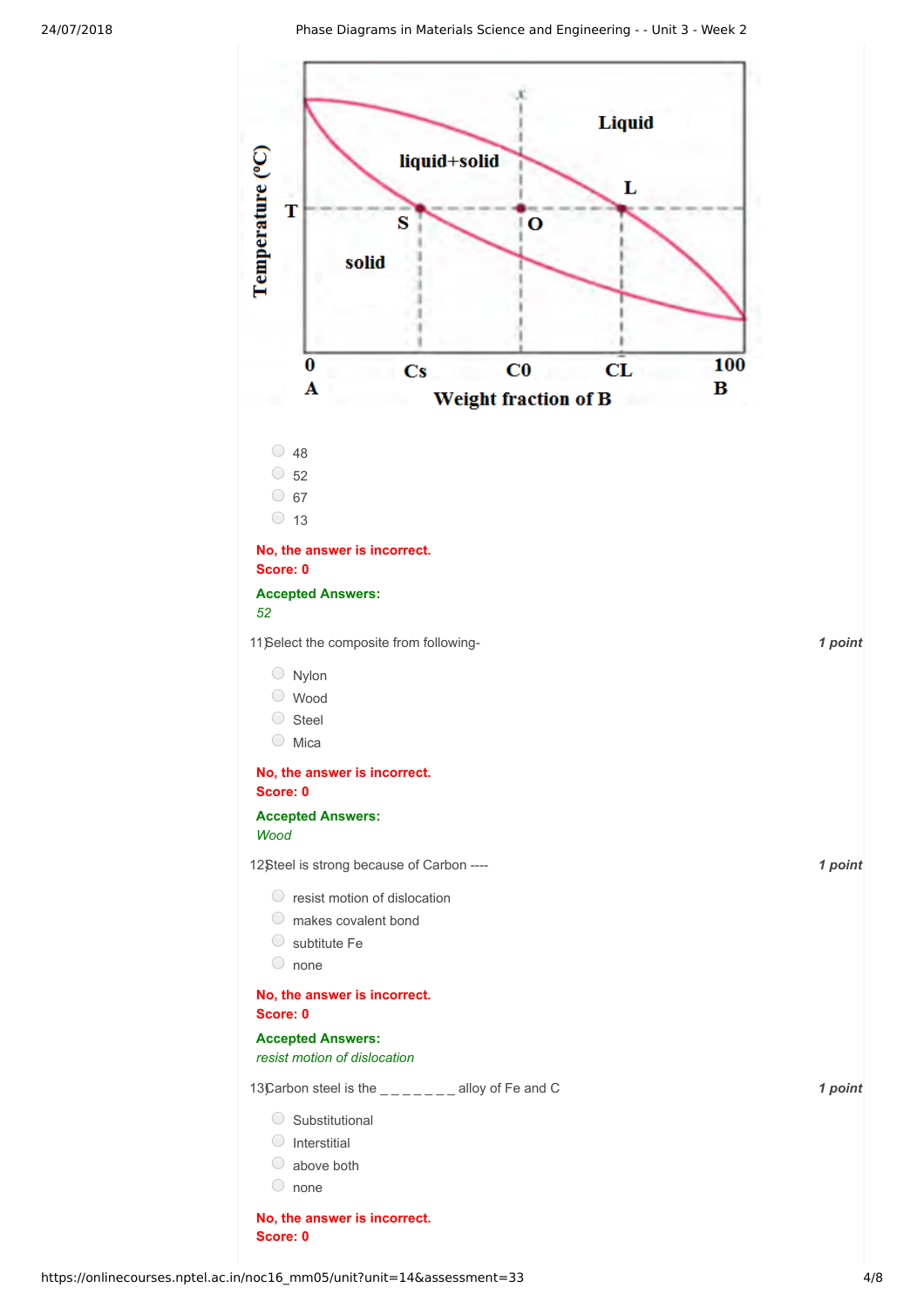| <b>Accepted Answers:</b>                                                                                                                                     |         |
|--------------------------------------------------------------------------------------------------------------------------------------------------------------|---------|
| <b>Interstitial</b>                                                                                                                                          |         |
| 14 Mild steel belong to the following category.                                                                                                              | 1 point |
| $\circ$ Low carbon steel<br>Medium carbon steel<br>$\cup$<br>$\bigcirc$<br>High carbon steel<br>alloy steel<br>$\cup$                                        |         |
| No, the answer is incorrect.<br>Score: 0                                                                                                                     |         |
| <b>Accepted Answers:</b><br>Low carbon steel                                                                                                                 |         |
| 15) Gibbs energy change of mixing for an ideal solution is ?                                                                                                 | 1 point |
| $\circ$ Greater than zero<br>$\circ$ 0<br>$\circ$ less than zero<br>$\circ$ 0 or greater than 0                                                              |         |
| No, the answer is incorrect.                                                                                                                                 |         |
| Score: 0<br><b>Accepted Answers:</b><br>less than zero                                                                                                       |         |
| 16) The temperture of mixture of ice and liquid water decrease by adding salt to the mixture<br>because                                                      | 1 point |
| $\circ$ it stabilize the water phase<br>$\circ$ it destabilize the water phase<br>$\circ$ it stabilize the ice phase<br>$\circ$ it destabilize the ice phase |         |
| No, the answer is incorrect.<br>Score: 0                                                                                                                     |         |
| <b>Accepted Answers:</b><br>it stabilize the water phase                                                                                                     |         |
| 17)At Constant pressure, when NaOH dissolve in water, beaker becomes warm to touch. The<br>enthalpy change for dissloving NaOH in water is ?                 | 1 point |
| $\circ$ positive<br>$\circ$ 0<br>$\circ$ negative<br>$\circ$ impossible to tell                                                                              |         |
| No, the answer is incorrect.<br>Score: 0                                                                                                                     |         |
| <b>Accepted Answers:</b>                                                                                                                                     |         |
| negative                                                                                                                                                     |         |

Ŷ,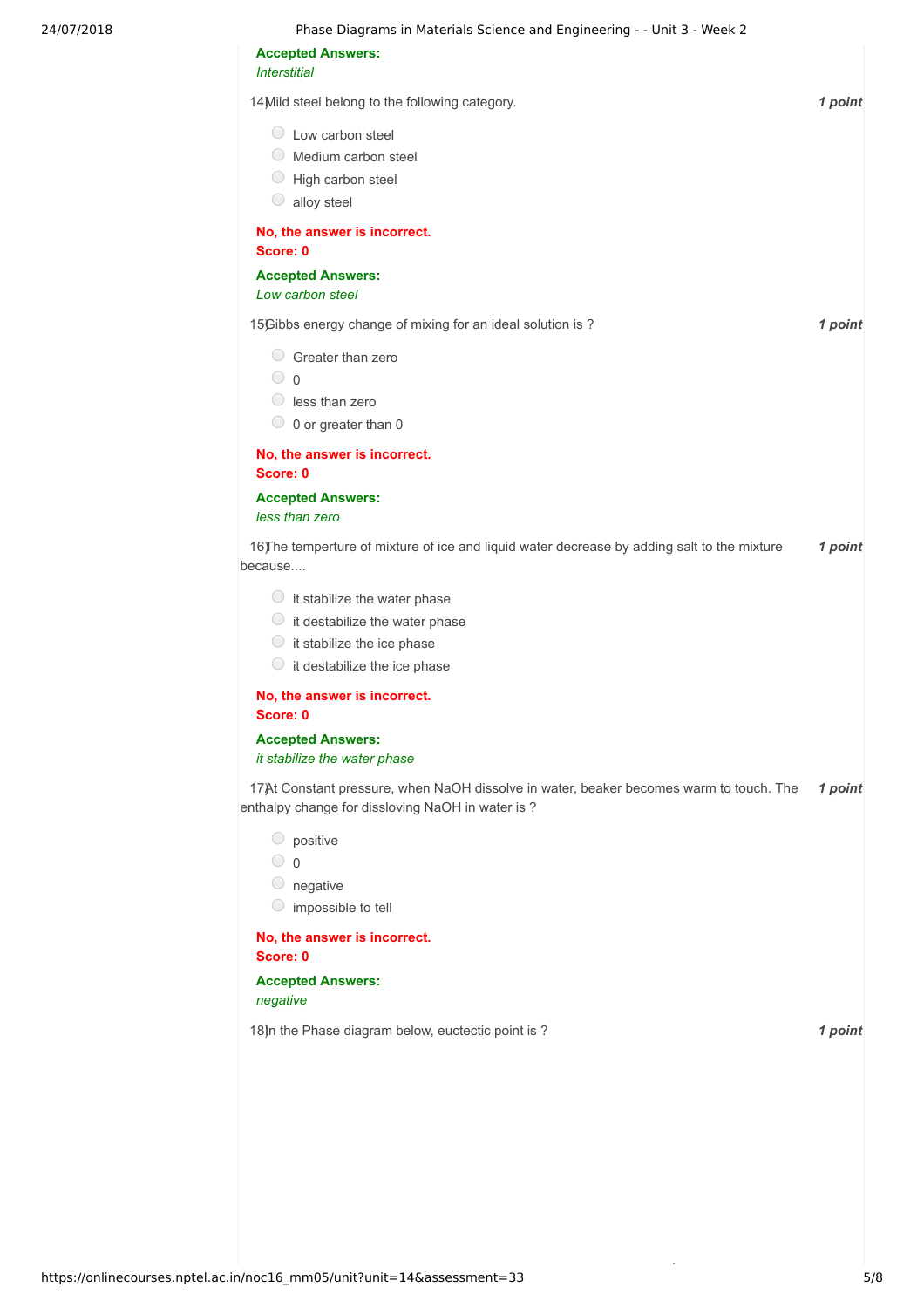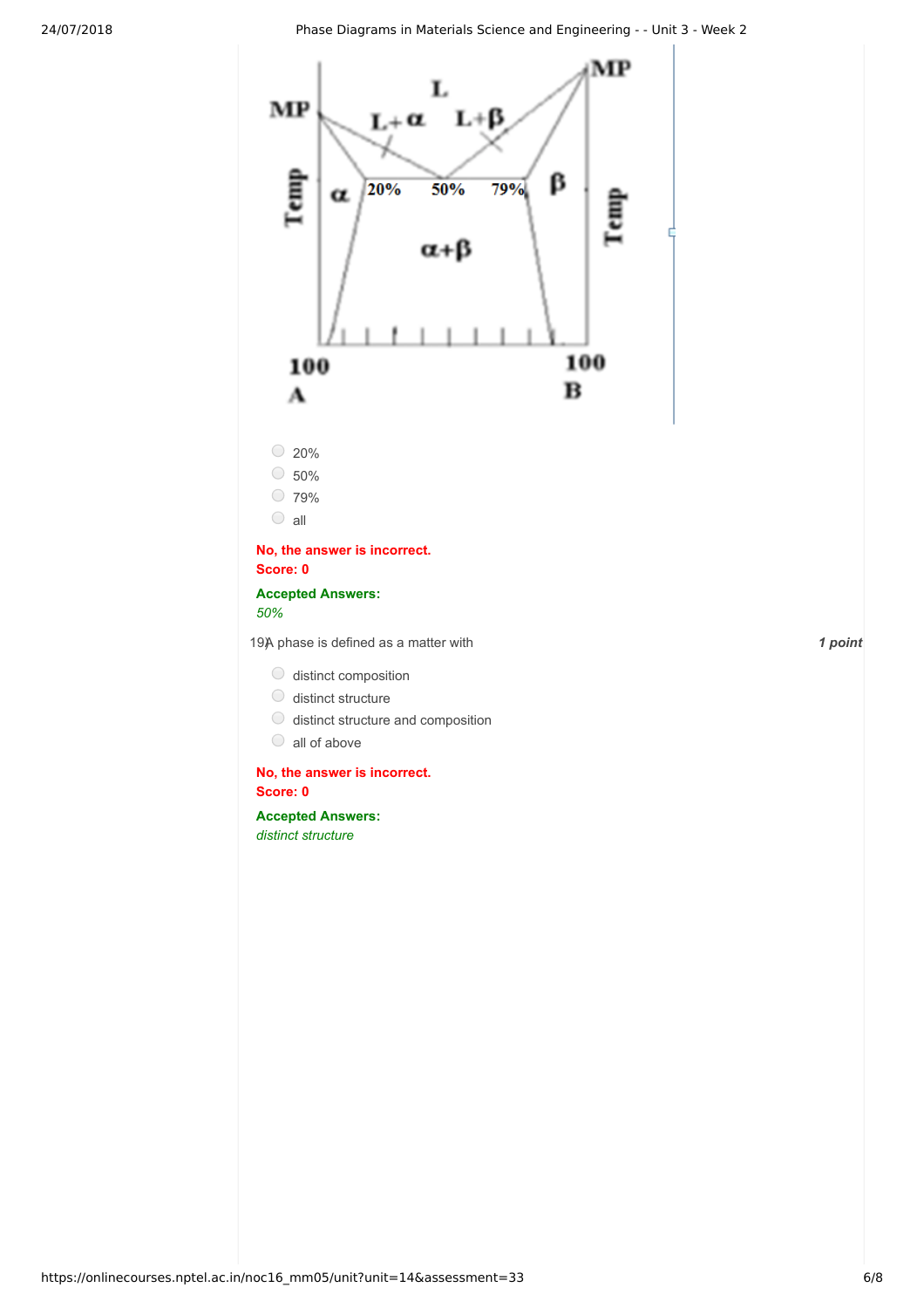